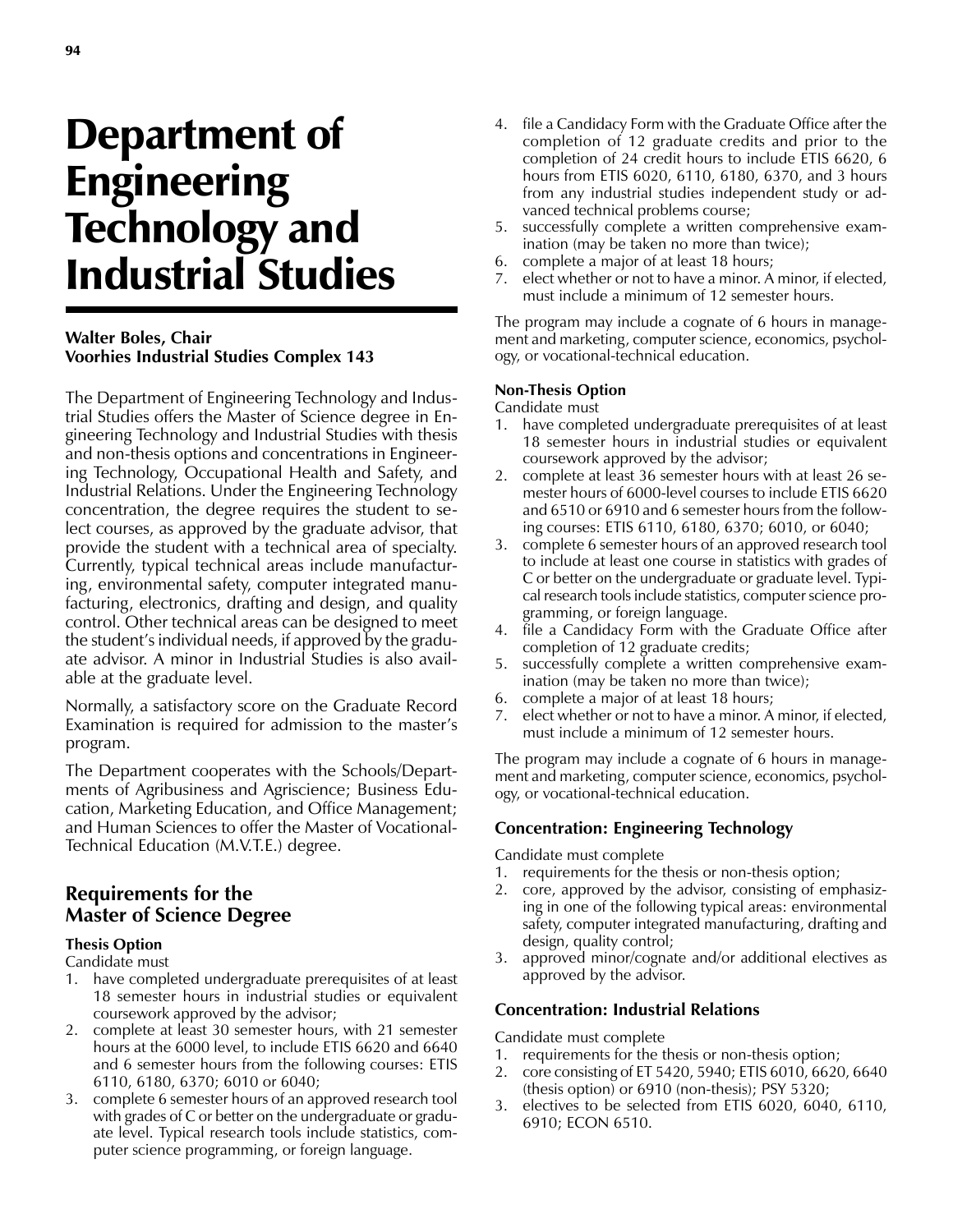#### **Concentration: Occupational Health and Safety**

Candidate must complete

- 1. requirements for the thesis or non-thesis option;
- 2. core consisting of ETIS 6020, 6040, 6070, 6620, and 6640 (thesis option) or 6910 (non-thesis);
- 3. electives to be selected from SAFE 5320, 5350, 6410, 6450, 6470, 6920; PHED 6650; ET 5420, 5440, 5450, 5960, 5970; ETIS 6010, 6110, 6510, 6920; PSY 5350.

# **Courses in Engineering Technology and Industrial Studies [ETIS]**

- **5490 (549) Topics in Industrial Technology.** One to six credits. Selected topics offered as required to meet class needs.
- **5700 (570) Industrial Topics.** One to six credits. Problems in any one of a variety of areas to meet class needs.
- **5790 (579) Shop Problems.** Three credits. Prerequisites: Completion of all undergraduate courses in a given area and permission of instructor. For the advanced student who wishes to work on a designated problem in a specific area. Independent work on a selected problem or project under the instructor's guidance.
- **5990 (599) Introduction to Operations Research.** Three credits. Problem solving in research and development involving operations research models, computer applications, and industrial problems.
- **6010 (601) Safety Planning.** Three credits. Advanced study of planning in occupational safety and health management, including program planning and development methods and techniques, as well as various systems approaches to hazard control.
- **6020 (602) Safety Technology and Engineering.** Three credits. Advanced study of the technical components of the occupational workplace hazards, hazards analysis, workplace design, current regulatory requirements, engineering techniques for hazard control, personal protective systems, equipment and techniques. Includes a practical application problem of hazard analysis and control.
- **6040 (604) Occupational and Environmental Hygiene.** Three credits. Prerequisite: ET 4450/5450. An advanced quantitative study of occupational and environmental health principles, practices and sampling techniques, as required by either consensus or regulatory standards and their specific protocols to protect both workers and the public.
- **6070 (607) Anthropometric Factors in Accident Prevention.** Three credits. The necessity and desirability of a thorough consideration of anthropometric factors when designing facilities and equipment and recognition of those factors most prevalent in accidents.
- **6110 (611) Designing for Economical Production.** Three credits. Factors determining the acceptability of a product from a producibility point of view. Includes an analysis of function and cost, relative machining cost, material cost, manufacturing method, cost of tolerances, and surface finishes for the selected manufacturing methods.
- **6180 (618) Seminar in Industrial Quality Developments.** Three credits. Review of current quality control practices. Investigation of new concepts and literature in the discipline. Examinations of vendor/customer relationships in quality.
- **6230** (**623) Advanced Technical Drafting.** Three credits. Current trends and techniques such as using computers to solve design problems and the use of group suggestions (brainstorming) in solving design problems.
- **6240 (624) Advanced Technical Problems in Metal.** Three credits. In-depth insight into the use of metal in industry. Emphasis on industrial research and development techniques and their application in industry.
- **6260 (626) Advanced Technical Problems in Electricity/Electronics.** Three credits. In-depth insight into the practical applications of electronic theory. Students required to design and develop electrical/electronic applications of an advanced nature.
- **6370 (637) Computer-Integrated Design and Manufacturing.** Three credits. Prerequisite: ET 4590/5590 or consent of instructor. Applications of computer-integrated manufacturing. Current techniques of design for manufacturing and the integration into information flow, organization, product design, and software applications.
- **6510/6520 (651/652) Problems in Industrial Studies.** Three credits each. Independent investigation and report of current problems of particular interest to individual students directed by department faculty members.
- **6620 (662) Methods of Research.** Three credits. Introduces Master of Science students to scholarly research principles and to thesis formats for research reporting. A problem is researched and written up in thesis proposal format.
- **6640 (664) Thesis Research.** One to six credits. Prerequisite: ETIS 6620. Selection of a research problem, review of pertinent literature, collection and analysis of data, and composition of thesis. Once enrolled, student should register for at least one credit hour of master's research each semester until completion. S/U grading.
- **6910/6920 (691/692) Problems in Engineering Technology.** Three credits each. Independent investigation and report of a problem in engineering technology. Designed to meet the particular needs of the students; pursued under the direction of a department faculty member.

# **Courses in Engineering Technology [ET]**

- **5220 (522) Advanced Metalwork.** Four credits. Techniques, equipment and procedures, advantages and disadvantages of current metal-casting processes used in industry. Laboratory exercises in sand molding and casting, the full mold process, investment casting, and permanent mold casting including pattern design and construction, mold making, metal melting and handling. Guest lecturer(s). Plant tour(s).
- **5230 (523) Advanced Machine Tool Technology.** Four credits. Taper turning, boring and thread chasing, and calculations of screw threads and other operations. Gear terminology and calculations, practice gear cutting on the milling machine, use of index head.
- **5280 (528) Computer-Aided Manufacturing: Numerical Control (NC).** Four credits. Role of NC in today's manufacturing environment; machines and machine control systems of a typical installation; justification. Emphasis on writing and debugging programs for a three-axis milling machine and a two-axis turning machine utilizing CNC and computer-aided part programming. For those with little or no experience with NC or those seeking to broaden their knowledge of NC.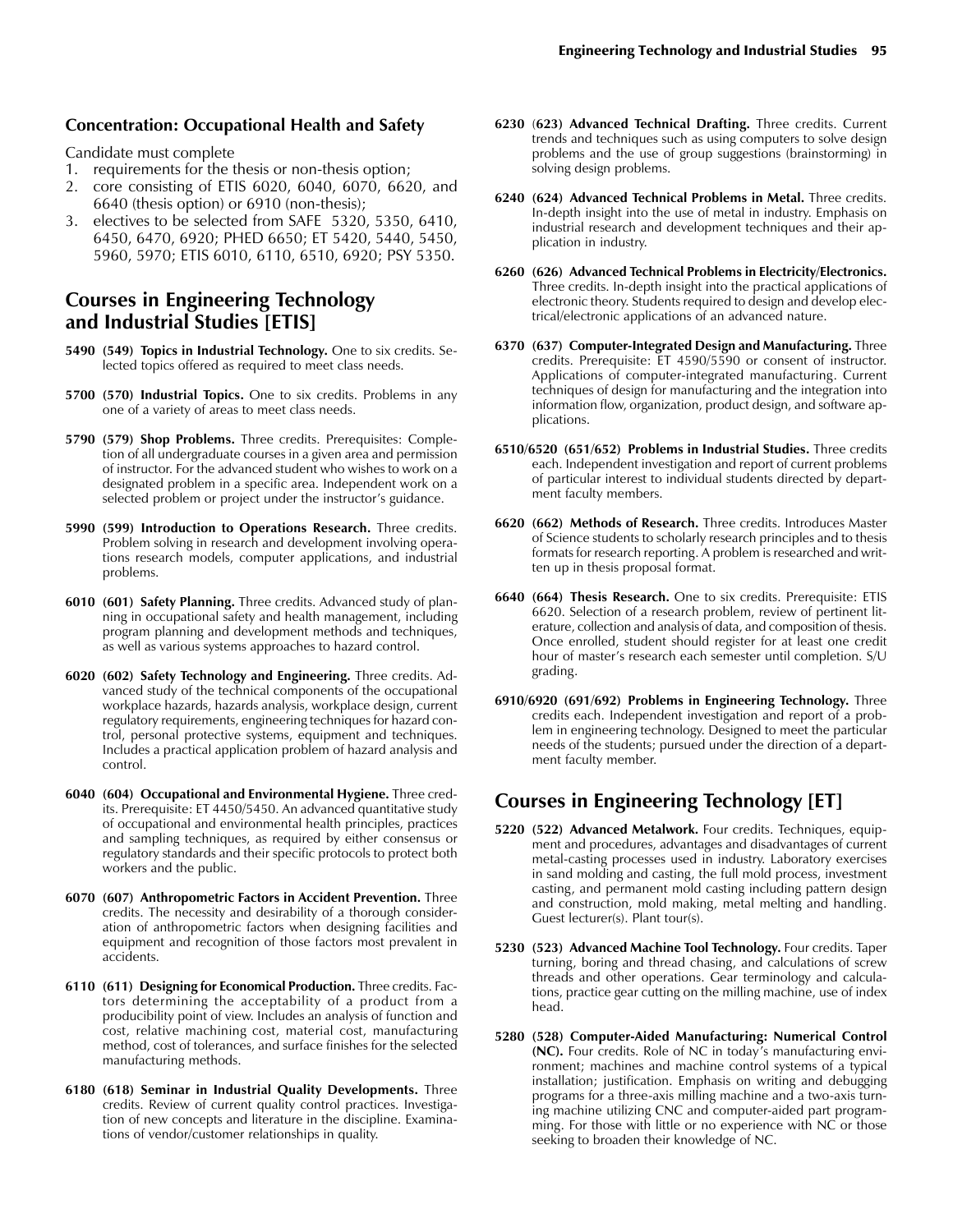- **5330** (**533) Advanced Computer-Aided Drafting.** Four credits. Prerequisite: ET 5360 or CM 5320. Interactive computer drafting and design using advanced AutoCad software and add-ons. Primarily for students who want to increase their capabilities using CAD software and hardware.
- **5340 (534) Design of Machine Elements.** Three credits. Analytical design methods of machine elements. Stress analysis, working stress, combined stresses, failure theories, fatigue failure. Design techniques for shafts, fasteners, gears, bearings, and belt and chain drives. Includes a design project. Lecture.
- **5360 (536) Computer-Assisted Drafting/Design II.** Four credits. Prerequisites: ET 2310 or CM 3320. Utilizes MS-DOS computer and AutoCAD software to develop skills in the creation and analysis of mechanical and architectural solid models for design and production purposes. Includes the use of shading and rendering to enhance three-dimensional model display and the extraction of two-dimensional engineering drawings.
- **5370 (537) Tool Design.** Four credits. Design of tools, fixtures, gages, and dies. Translates product drawing specifications to tooling concepts. Utilizes computer drafting.
- **5420 (542) Industrial Safety.** Three credits. Safety and health problems in the manufacturing, construction, and utilities industries, including pertinent laws, codes, regulations, standards, and liability considerations. Organizational and administrative principles and practices for safety engineering, accident investigation and recording, safety education, and safety enforcement.
- **5440 (544) Fire Safety.** Three credits. Possible prevention activities, fire hazards and their causes, and fire inspection techniques.
- **5450 (545) Industrial Hygiene.** Three credits. Safety and health education training, and investigation activities and how they are related to overall environmental safety.
- **5590 (559) Fundamentals of Computer-Integrated Manufacturing.** Three credits. Identification of the terms, applications, and requirements for using computer-integrated manufacturing. An overall view of the design, drafting, manufacturing, and integration aspects of using computers for manufacturing. Includes manufacturing, human, and business elements.
- **5600 (560) Programmable Logic Controllers.** Two credits. Introduces programmable logic controllers (PLCs). Selection, operation, and troubleshooting. Ladder diagrams and programming of PLC emphasized.
- **5610 (561) Instrumentation and Controls.** Four credits. Devices and techniques used in the measurement of physical parameters. Consideration of accurates and sources of error, identification of typical measurements, sensors and transducers, control stability, and response. Two-hour lecture and four-hour laboratory.
- **5630 (563) Local Area Networks.** Four credits. Foundation and experience to understand the design, implementation, and management strategies of local area networks (LAN). Data communications standards and protocol fundamentals included. Lecture, laboratory activities, and a LAN design requirement.
- **5640 (564) Industrial Electricity.** Four credits. AC power theory and circuits for industrial applications, polyphase systems, power factor correction, and transformers. Theory, applications, and selection of motors and generators. Control subsystems with emphasis on power electronics.
- **5650 (565) Introduction to Microprocessors.** Four credits. Prerequisite: ET 3620. Introductory course in microprocessor-based systems and their related components. Machine language programming extensively used to solve problems and to demonstrate the relationship of the microprocessor and its supporting peripherals. Basic microcomputer architecture also emphasized. Two-hour lecture and four-hour laboratory.
- **5660 (566) Microprocessor Interfacing.** Four credits. Analog and digital conversion devices and their related systems. Introduction to individual subsystems; A/D and D/A data conversion. Organization and design of individual digital systems emphasized. Includes data transfer, conversion, storage, input and output with principal focus on systems external to computer systems.
- **5670 (567) Microprocessor Design.** Four credits. Advanced course in design and application of microprocessor-based microcomputers for measurement and control systems. In-depth analysis of software and hardware in the design process. Design, develop, and test an operating system for a microprocessor-based computer.
- **5680 (568) Electronic Fabrication.** Four credits. Prerequisite: ET 3610 or equivalent. Planning and designing electronic packaging, including printed circuit board design, component selection criteria, and construction techniques. Conventional and computeraided printed circuit board design techniques used.
- **5690 (569) Electronic System Analysis.** Four credits. Theory of electronic trouble shooting and proper repair techniques of electronic devices.
- **5700 (570) Transform Circuit Analysis.** Three credits. Prerequisites: ET 3600 and MATH 1910 or permission of instructor. An advanced course in network analysis that stresses network theorems and solutions of time and frequency-domain problems with the use of Laplace Transforms.
- **5710 (571) Industrial Seminar.** One credit. Orientation to industrial job opportunities, placement practices, interview techniques, and preparation of application materials (resume, cover letter). Guest lectures, films, and student and faculty presentations.
- **5850 (585) Fluid Power.** Three credits. Systems and the basic components that make up these systems, including hydraulic, pneumatic, and fluidic. Emphasis on understanding the language and graphic symbols associated with fluid power and the performance characteristics of system components. Lecture, laboratory, and problem solving.
- **5860 (586) Robotics.** Three credits. Introduces the fundamentals of robots. Types of robots and controls, the prime movers, and the application of robots in the industrial environment.
- **5900 (590) Productivity Strategies.** Three credits. Analysis, design, and implementation of productivity strategies and improvement programs for a wide variety of organizations. Touches a wide spectrum of disciplines such as work design, quality, design engineering, and employee involvement.
- **5910 (591) Maintenance Management.** Three credits. Overview of the management of maintenance in an organization such as manufacturing, hospitals, or large maintenance shops. Application of work measurement, labor utilization, preventative maintenance, and computer applications.